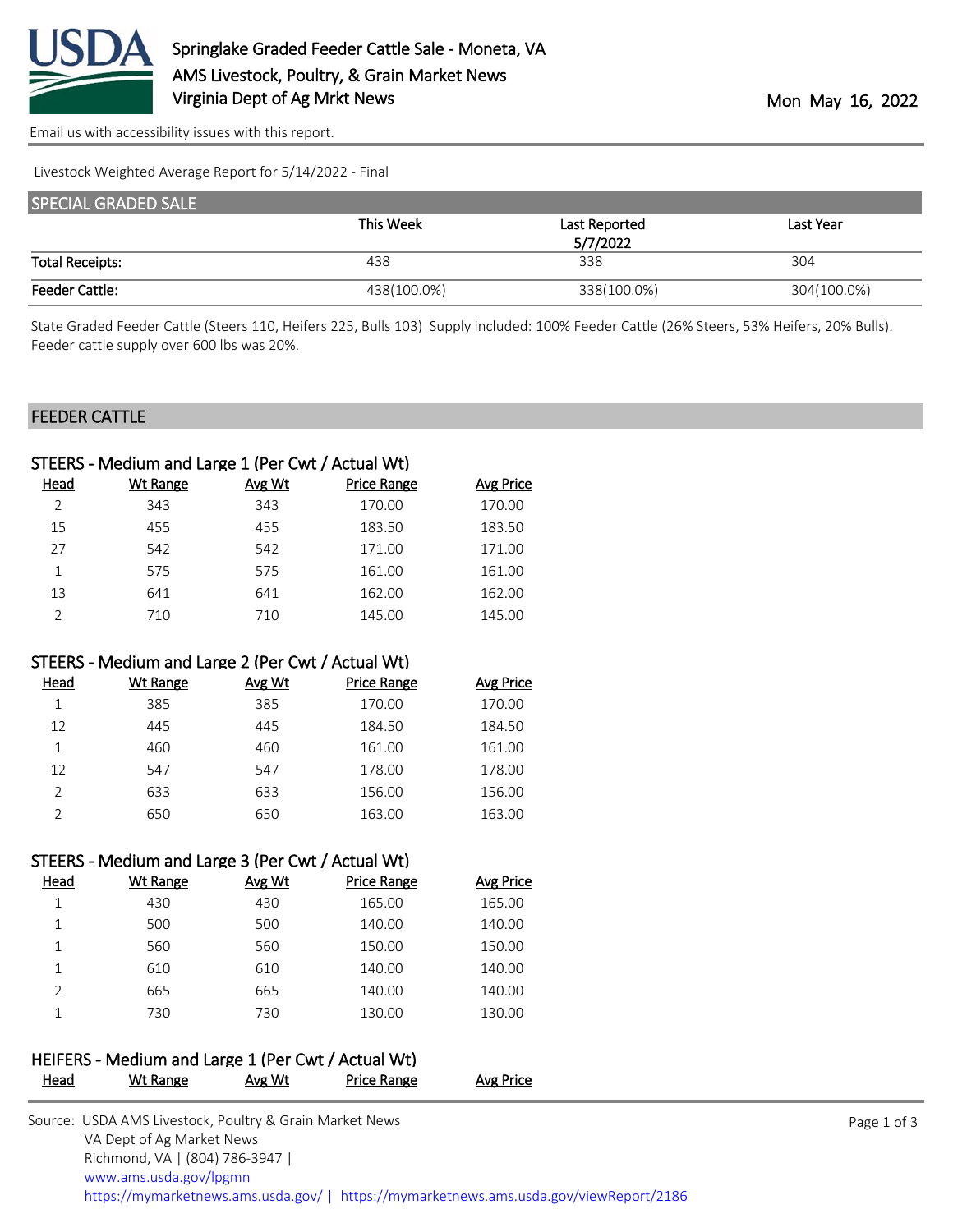

[Email us with accessibility issues with this report.](mailto:mars@ams.usda.gov?subject=508%20issue)

| 3  | 375-378 | 377 | 145.00-161.00 | 155.69 |
|----|---------|-----|---------------|--------|
| 32 | 454-458 | 457 | 147.00-155.00 | 153.51 |
| 34 | 536     | 536 | 146.50        | 146.50 |
| 3  | 560     | 560 | 130.00        | 130.00 |
| 24 | 623-638 | 637 | 120.00-137.75 | 136.30 |
|    | 775     | 775 | 120.00        | 120.00 |

| HEIFERS - Medium and Large 2 (Per Cwt / Actual Wt) |  |  |
|----------------------------------------------------|--|--|
|----------------------------------------------------|--|--|

| Head | Wt Range | Avg Wt | <b>Price Range</b> | <b>Avg Price</b> |
|------|----------|--------|--------------------|------------------|
| 14   | 347-348  | 347    | 155.00-165.50      | 164.00           |
| 25   | 449      | 449    | 159.00             | 159.00           |
| 3    | 450      | 450    | 150.00             | 150.00           |
| 25   | 538      | 538    | 152.75             | 152.75           |
| 5    | 636      | 636    | 135.00             | 135.00           |
|      | 755      | 755    | 120.00             | 120.00           |

# HEIFERS - Medium and Large 3 (Per Cwt / Actual Wt)

| Head | Wt Range | Avg Wt | <b>Price Range</b> | Avg Price |
|------|----------|--------|--------------------|-----------|
|      | 340      | 340    | 130.00             | 130.00    |
| 3    | 353      | 353    | 162.00             | 162.00    |
| 6    | 458      | 458    | 146.00             | 146.00    |
| 8    | 538      | 538    | 146.00             | 146.00    |
| ς    | 567      | 567    | 135.00             | 135.00    |
| ς    | 617      | 617    | 132.00             | 132.00    |

# BULLS - Medium and Large 1 (Per Cwt / Actual Wt)

| Head | Wt Range | Avg Wt | <b>Price Range</b> | <b>Avg Price</b> |
|------|----------|--------|--------------------|------------------|
|      | 355      | 355    | 170.00             | 170.00           |
| 5    | 418-425  | 419    | 160.00-180.00      | 175.95           |
| 15   | 494      | 494    | 165.00             | 165.00           |
| 3    | 508      | 508    | 140.00             | 140.00           |
| 13   | 585      | 585    | 147.00-153.00      | 152.54           |
| 12   | 655      | 655    | 140.00             | 140.00           |

# BULLS - Medium and Large 2 (Per Cwt / Actual Wt)

| Head | Wt Range | Avg Wt | Price Range   | Avg Price |
|------|----------|--------|---------------|-----------|
| 5    | 340      | 340    | 184.00        | 184.00    |
| 9    | 425-433  | 432    | 150.00-167.00 | 165.14    |
| 5    | 488      | 488    | 170.00        | 170.00    |
| 4    | 583      | 583    | 156.00        | 156.00    |
|      | 625      | 625    | 140.00        | 140.00    |
|      |          |        |               |           |